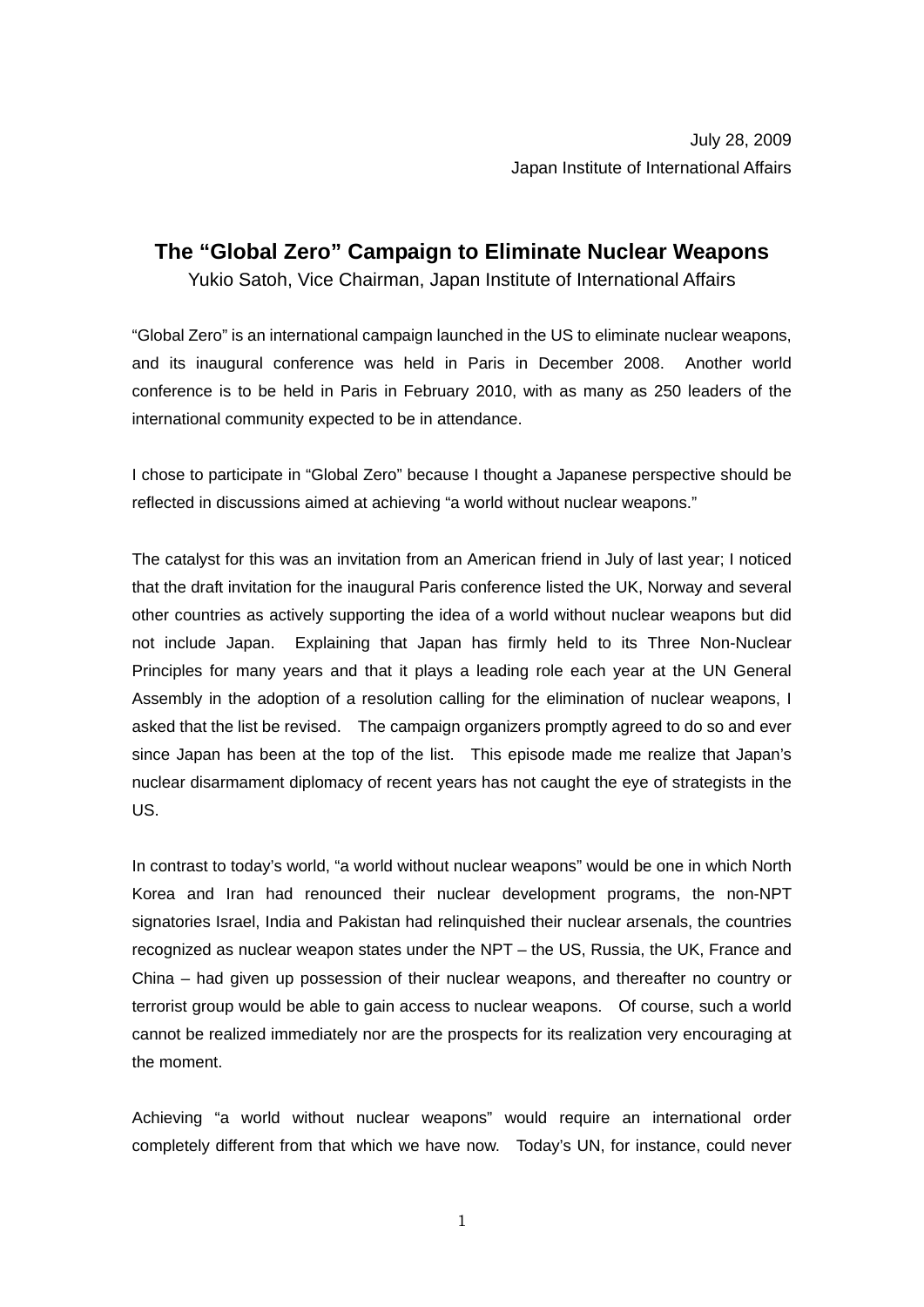create or maintain such an international order.

Nevertheless, "a world without nuclear weapons" is once again being pursued today as a result of various changes in crisis levels and issue awareness: there is an increasing sentiment worldwide in favor of moving away from "mutually assured destruction," a hazardous strategy that served as the foundation for mutual deterrence between the US and the Soviet Union during the Cold War era; nuclear proliferation has not halted, as symbolized by the nuclear programs of North Korea and Iran; the US has experienced a heightened sense of crisis over nuclear terrorism since 9/11; the development of precision-guided weapons has made it possible to diminish the role of nuclear weapons in deterrence strategy; and the economic burden of maintaining nuclear weapons has grown considerably. The discussions aimed at a world without nuclear weapons have thus gained momentum as the consequence of a variety of factors, including the view shared by all countries that a repeat at the NPT Review Conference (held once every five years and due to meet next year) of the previous conference's major failure would be unforgivable.

Discussions at "Global Zero" have focused on approaches to nuclear disarmament by the US, Russia and other nuclear weapon states. A "Global Zero Commission" comprising a total of 23 persons – five each from the US and Russia, three each from China and India, two from Pakistan, one each from the UK, Germany, and France, and former Prime Minister Yasuo Fukuda and myself from Japan – is endeavoring to create a model case offering a road map for eliminating all of the nuclear weapons of the nuclear weapon states for submission to the world conference next February in Paris. The Commission held its first meeting in July, with its next meeting scheduled for October.

The lineup of participants from the US bears noting, including as it does former US Senator Chuck Hagel, who serves as Chairman of the overall campaign, Richard Burt, one of the persons involved in the SALT negotiations under the Reagan administration, Tony Lake, National Security Advisor during President Clinton's first term, and Tom Pickering, a veteran US diplomat.

The discussions at "Global Zero" tend to center on the US and Russia, and it is none too clear how far the participants from countries such as China and India will join in the discussions at this venue.

Still, I believe that Japanese participation in this campaign is of great significance in that it enables Japan's positions and thoughts on the various issues pertaining to nuclear